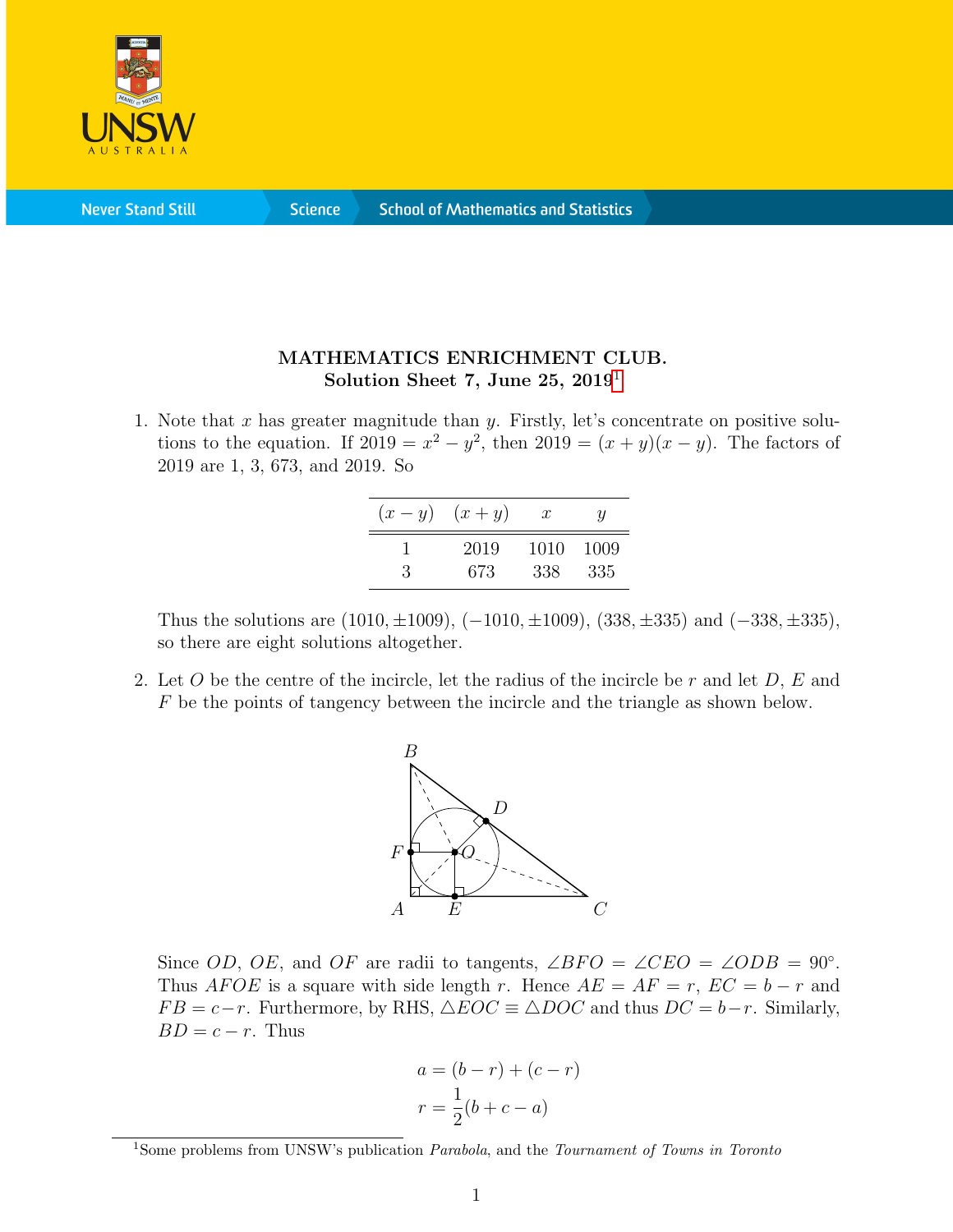3. A neat trick is to express  $N$  as

$$
\underbrace{333\ldots333}_{61\times3's} = \frac{3}{9} \left( \underbrace{999\ldots999}_{61\times9's} \right) = \frac{1}{3} (10^{61} - 1).
$$
\nSimilarly,  $M = \underbrace{666\ldots666}_{62\times6's} = \frac{2}{3} (10^{62} - 1).$  Now\n
$$
N \times M = \frac{2}{9} (10^{61} - 1) (10^{62} - 1)
$$
\n
$$
= \frac{2}{9} (10^{61} - 1) \times 10^{62} - \frac{2}{9} (10^{61} - 1)
$$
\n
$$
= \underbrace{222\ldots222}_{60\times2's} \underbrace{000\ldots000}_{62\times0's} - \underbrace{222\ldots222}_{60\times2's}
$$
\n
$$
= \underbrace{222\ldots222}_{60\times2's} 19 \underbrace{777\ldots777}_{60\times7's} 8.
$$

4. In modular arithmetic, if  $a \equiv b \mod(n)$ , then  $a^x \equiv b^x \mod(n)$ . Thus we can see that

$$
a \equiv 1 \mod (a-1)
$$

$$
a^x \equiv 1^x \mod (a-1)
$$

$$
1 \mod (a-1)
$$

Similarly,

$$
a \equiv a \mod (a+1)
$$
  
\n
$$
\equiv (-1) \mod (a+1)
$$
  
\n
$$
a^x \equiv (-1)^x \mod (a+1)
$$
  
\n
$$
(-1)^x \mod (a+1) \equiv -1 \mod (a+1)
$$
  
\n
$$
\equiv a
$$

Thus  $r_1 + r_2 = a + 1$ .

5. We can write  $x = n+d$ , where n is the integral part of x and d the decimal part. Then  $[2x] + [4x] + [6x] + [8x] = 20n + [2d] + [4d] + [6d] + [8d]$ . We scan over the range of d; that is  $0 < d < 1$  to see what positive integer under 1001 can be expressed in the form of  $[2x] + [4x] + [6x] + [8x]$ . For example

|                                           | $[2x]$ + $[4x]$ + $[6x]$ + $[8x]$                                   |                   |                                                   |  |                                              |
|-------------------------------------------|---------------------------------------------------------------------|-------------------|---------------------------------------------------|--|----------------------------------------------|
| $\overline{0}$                            | $+ \qquad 0 \qquad \  \  + \qquad 0 \qquad \  \  + \qquad 1$        |                   |                                                   |  | $= 1,$ if $\frac{1}{8} \le d < \frac{1}{6}.$ |
|                                           | $\begin{matrix} 0 & & + & & 0 & & + & & 1 & & + & & 1 \end{matrix}$ |                   |                                                   |  | $= 2,$ if $\frac{1}{6} \le d < \frac{1}{4}.$ |
|                                           | $\begin{matrix} 0 & & + & & 1 & & + & & 1 & & + & & 2 \end{matrix}$ |                   |                                                   |  | $= 4,$ if $\frac{1}{4} \le d < \frac{1}{3}.$ |
| $\begin{matrix} 0 & & + & 1 \end{matrix}$ |                                                                     | $+\qquad \quad 2$ | $\begin{matrix} + & \phantom{+} & 2 \end{matrix}$ |  | $= 5,$ if $\frac{1}{3} \le d < \frac{3}{8}.$ |
|                                           | $\begin{matrix} 0 & & + & & 1 & & + & & 2 & & + & & 3 \end{matrix}$ |                   |                                                   |  | $= 6,$ if $\frac{3}{8} \le d < \frac{1}{2}.$ |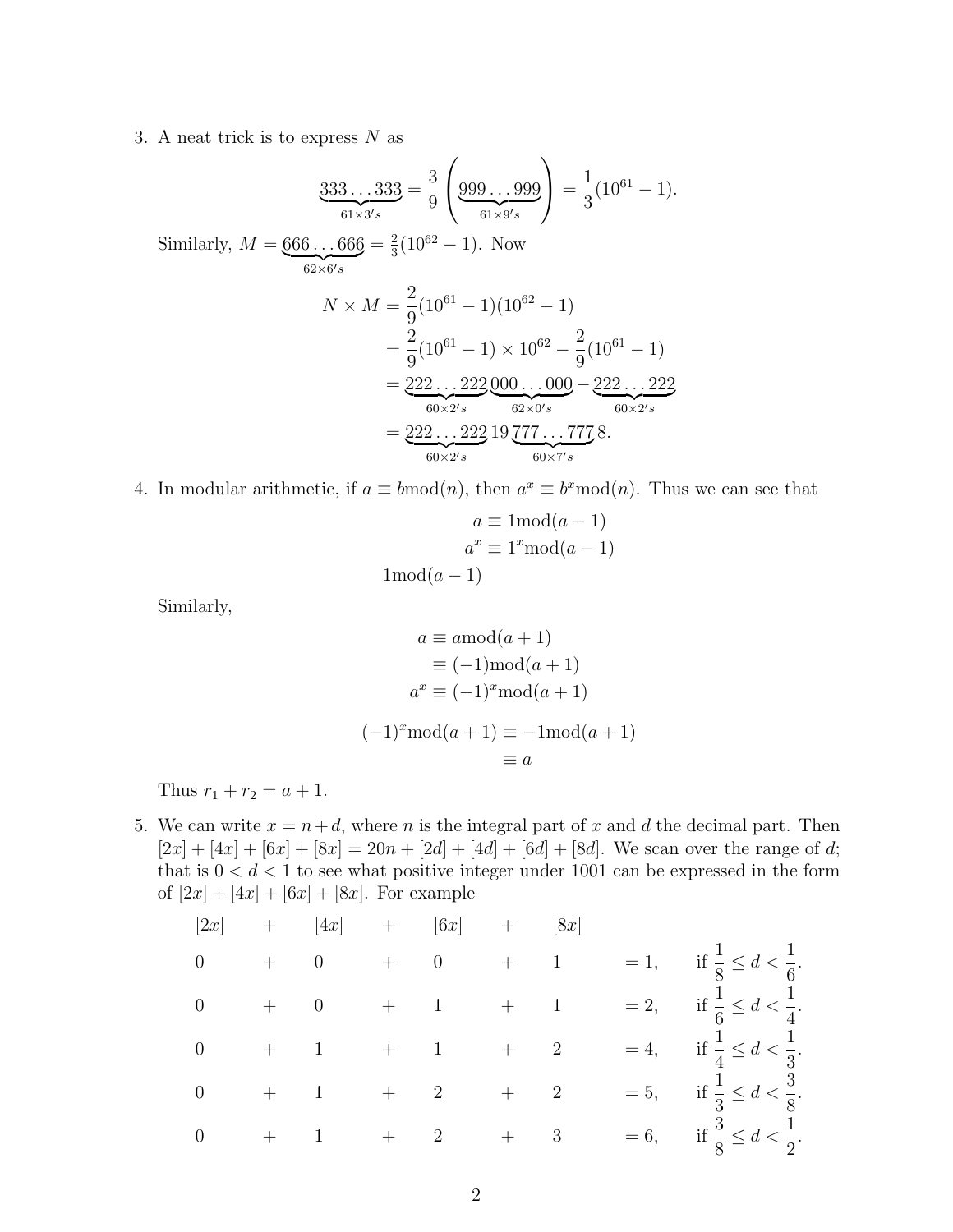If we continue with the above calculations, the results are the numbers ending in 3, 7, 8 or 9 can not be expressed in the form  $[2x] + [4x] + [6x] + [8x]$ . This means that, for  $n = 0$ , we have 0 (in this case we can't actually count this one, as we are looking at positive integers), 1, 2, 4, 5 and 6. For  $n = 1$ , we have 20, 21, 22, 24, 25 and 26 (6) possibilities). For  $n = 2$ , we have 40, 41, 42, 24, 45 and 46, and so on. Since we are also counting 1000 itself, there are a total of 300 numbers that can be written this way.

6. Let d be the number of kilometres travelled before the tyre switch is made. Then  $\frac{d}{dx}$ is the proportion of wear on the front tyre before the switch, hence they will travel a further  $\left(1-\frac{d}{x}\right)$  $\frac{d}{dx}$ ) y kilometres before the tyres are retired. So the total distance travelled by the font tyre is  $d + \left(1 - \frac{d}{dx}\right)$  $\frac{d}{dx}$ ) y. Similarly, the total distance travelled by the rear tyre is  $d + \left(1 - \frac{d}{u}\right)$  $\frac{d}{y}$ ) x.

Suppose the claim of the advertisement is true, then we must have the following system of inequalities

$$
d + \left(1 - \frac{d}{x}\right)y \ge \frac{x+y}{2}
$$

$$
d + \left(1 - \frac{d}{y}\right)x \ge \frac{x+y}{2}
$$

.

Rearranging this gives

$$
d\left(1 - \frac{y}{x}\right) \ge \frac{x - y}{2}
$$

$$
d\left(1 - \frac{x}{y}\right) \ge \frac{y - x}{2},
$$

then using the assumption that  $x < y$ , we have

$$
d \le \frac{x-y}{2} \times \left(1 - \frac{y}{x}\right)^{-1} = \frac{x}{2}
$$

$$
d \ge \frac{x-y}{2} \times \left(1 - \frac{x}{y}\right)^{-1} = \frac{y}{2}.
$$

The last system of inequality does not hold because  $x \leq y$ , so we have a contradiction to the advertisement's claim.